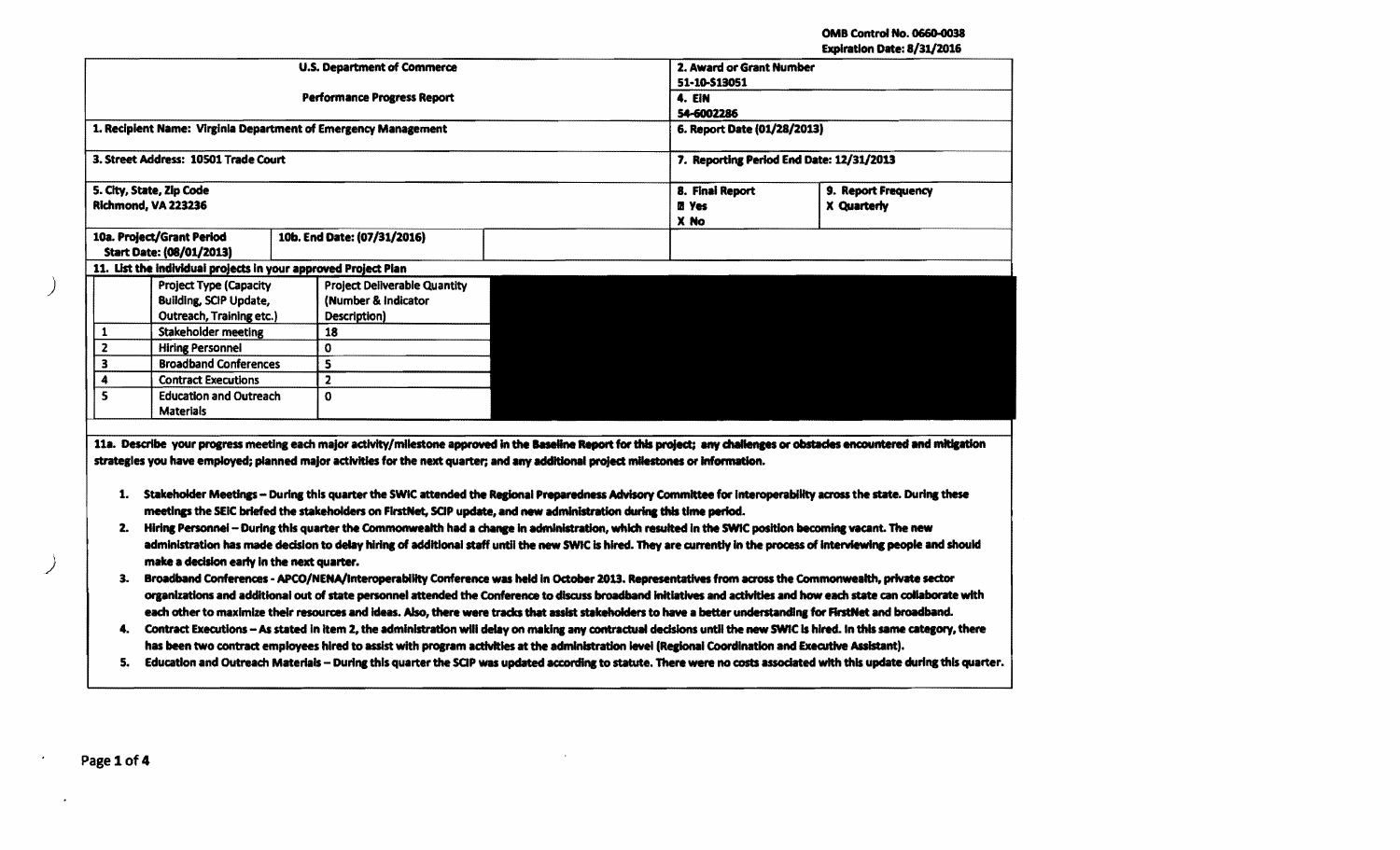11b. If the project team anticipates requesting any changes to the approved Baseline Report in the next quarter, describe those below. Note that any substantive changes to the Baseline Report must be approved by the Department of Commerce before implementation. 1. None at this time llc. Provide any other Information that would be useful to NnA as It assesses this project's prosress. 1. None at this time lld. Describe any success stories or best practices you have Identified. Please be as specific as possible. 1. None at this time 12. Personnel 12a. If the proiect is not fully staffed, describe how any lack of staffing may impact the project's time line and when the project will be fully staffed. 1. The project Is not fully staffed during this quarter. At this time this should not Impact the prosram. 12b. Staffing Table Job Title **FILE REAL CHANGE CHANGE CHANGE CHANGE CHANGE CHANGE CHANGE CHANGE CHANGE CHANGE** SWIC SWIC PSBN, FirstNet, Add Row | Remove Row 13. Subcontracts (Vendors and/or Subredplents) 13a. Subcontracts Table - Include all subcontractors. The totals from this table must equal the "Subcontracts Total" in Question 14f. Name | Subcontract Purpose | Type (Vendor/Subrec.) RFP/RFQ Issued (Y/N) **Contract** Executed (y/N) **Start** Date End Date Total Federal Funds Allocated Total Matching Funds Allocated Project and % Assigned Data Collection To collect information from stakeholders for PSBN Vendor | N | N | | | | | | \$280,000 Project Manager/SUbj ect Matter Experts Assist in development of planning for est of NPSBN Vendor N N N N N S1,147,380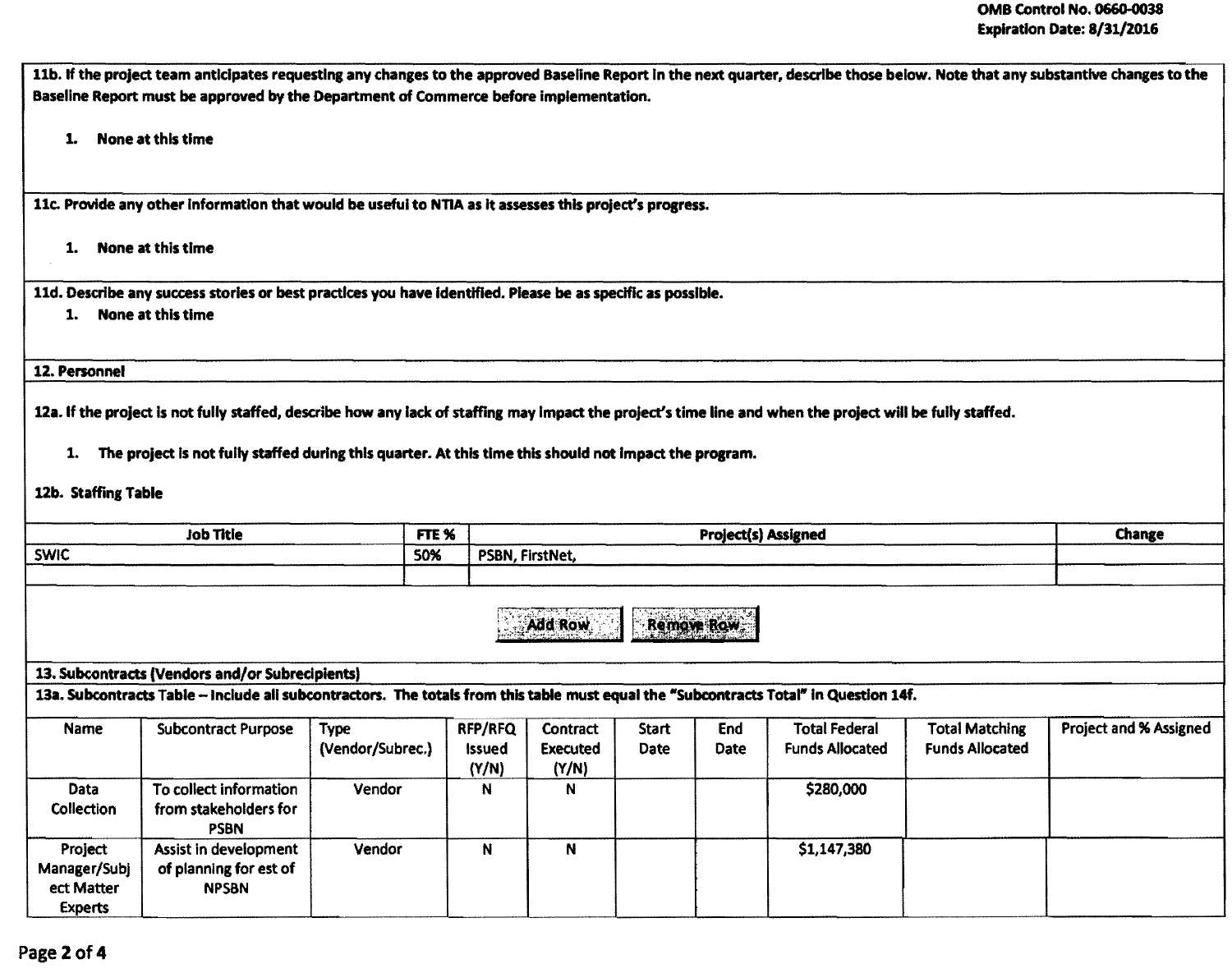## OMB Control No. 0660-0038 Expiration Date: 8/31/2016

| Regional<br>Coordination/<br>Outreach/Offi<br>ce Mgr                                                                                                                                            | Organize stakeholder<br>meetings; maintain<br>website and<br>awareness                                             |                                     | Y<br>Vendor                           | Y                          | 10/1/20<br>13                        | 6/30/1<br>5.                                      | \$402,480                                      |            |                                 |  |  |  |  |  |  |
|-------------------------------------------------------------------------------------------------------------------------------------------------------------------------------------------------|--------------------------------------------------------------------------------------------------------------------|-------------------------------------|---------------------------------------|----------------------------|--------------------------------------|---------------------------------------------------|------------------------------------------------|------------|---------------------------------|--|--|--|--|--|--|
| Interop<br>Conference                                                                                                                                                                           | Annual stakeholder<br>conference, tracks<br>will include<br>informational sessions<br>on PSBN                      |                                     | Vendor<br>Y                           | Y.                         | 10/1/20<br>13                        | 12/201<br>5                                       | \$150,000                                      |            |                                 |  |  |  |  |  |  |
|                                                                                                                                                                                                 | <b>Add Row</b><br><b>Remove Row</b><br>13b. Describe any challenges encountered with vendors and/or subrecipients. |                                     |                                       |                            |                                      |                                                   |                                                |            |                                 |  |  |  |  |  |  |
| 14. Budget Worksheet                                                                                                                                                                            |                                                                                                                    |                                     |                                       |                            |                                      |                                                   |                                                |            |                                 |  |  |  |  |  |  |
| Columns 2, 3 and 4 must match your current project budget for the entire award, which is the SF-424A on file.<br>Only list matching funds that the Department of Commerce has already approved. |                                                                                                                    |                                     |                                       |                            |                                      |                                                   |                                                |            |                                 |  |  |  |  |  |  |
| <b>Project Budget Element (1)</b>                                                                                                                                                               |                                                                                                                    | <b>Federal Funds</b><br>Awarded (2) | <b>Approved Matching</b><br>Funds (3) | <b>Total Budget</b><br>(4) | <b>Federal Funds</b><br>Expended (5) |                                                   | <b>Approved Matching Funds</b><br>Expended (6) |            | <b>Total Funds Expended (7)</b> |  |  |  |  |  |  |
| a. Personnel Salaries                                                                                                                                                                           |                                                                                                                    | \$228,000                           |                                       | \$228,000                  | \$4037.50                            |                                                   |                                                |            | \$4037.50                       |  |  |  |  |  |  |
| b. Personnel Fringe Benefits                                                                                                                                                                    |                                                                                                                    | \$82,609                            |                                       | \$82,609                   |                                      | \$1420.38                                         |                                                |            | \$1420.38                       |  |  |  |  |  |  |
| c. Travel                                                                                                                                                                                       |                                                                                                                    | \$105,480                           |                                       | \$105,480                  |                                      | \$796.88                                          |                                                |            | \$796.88                        |  |  |  |  |  |  |
| d. Equipment                                                                                                                                                                                    |                                                                                                                    | \$0                                 |                                       | \$0                        |                                      | \$0.00                                            |                                                |            | \$0.00                          |  |  |  |  |  |  |
| e. Materials/Supplies                                                                                                                                                                           |                                                                                                                    | \$29,401                            |                                       | \$29,401                   |                                      | \$0.00                                            |                                                |            | \$0.00                          |  |  |  |  |  |  |
| f. Subcontracts Total                                                                                                                                                                           |                                                                                                                    | \$2,167,060                         |                                       | \$2,167,060                |                                      | \$14,605.43                                       |                                                |            | \$14,605.43                     |  |  |  |  |  |  |
| g. Other                                                                                                                                                                                        |                                                                                                                    | \$144,300                           | 689,213                               | \$833,513                  |                                      | \$0.00                                            |                                                | \$4,170.00 | \$4,170.00                      |  |  |  |  |  |  |
| h. Total Costs                                                                                                                                                                                  |                                                                                                                    | \$2,756,850                         | 689,213                               | \$3,446,063                |                                      | \$20,860.19                                       |                                                | \$4,170.00 | \$25,030.19                     |  |  |  |  |  |  |
| i. % of Total                                                                                                                                                                                   |                                                                                                                    | 80%                                 | 20%                                   | 100%                       |                                      | .75%                                              | .60%                                           |            | .72%                            |  |  |  |  |  |  |
|                                                                                                                                                                                                 |                                                                                                                    |                                     |                                       |                            |                                      |                                                   |                                                |            |                                 |  |  |  |  |  |  |
| 16a. Typed or printed name and title of Authorized Certifying Official<br>the Alee                                                                                                              |                                                                                                                    |                                     |                                       |                            |                                      | 16c. Telephone (area code, number, and extension) |                                                |            |                                 |  |  |  |  |  |  |
| <b>Cheryl Lee</b>                                                                                                                                                                               |                                                                                                                    |                                     |                                       |                            | 804 897 9760                         |                                                   |                                                |            |                                 |  |  |  |  |  |  |
|                                                                                                                                                                                                 |                                                                                                                    |                                     |                                       |                            | <b>16d. Email Address</b>            |                                                   |                                                |            |                                 |  |  |  |  |  |  |
| <b>Grants Director</b>                                                                                                                                                                          |                                                                                                                    |                                     |                                       |                            | Cheryl.Lee@vdem.virginia.gov         |                                                   |                                                |            |                                 |  |  |  |  |  |  |
|                                                                                                                                                                                                 |                                                                                                                    |                                     |                                       |                            |                                      |                                                   |                                                |            |                                 |  |  |  |  |  |  |